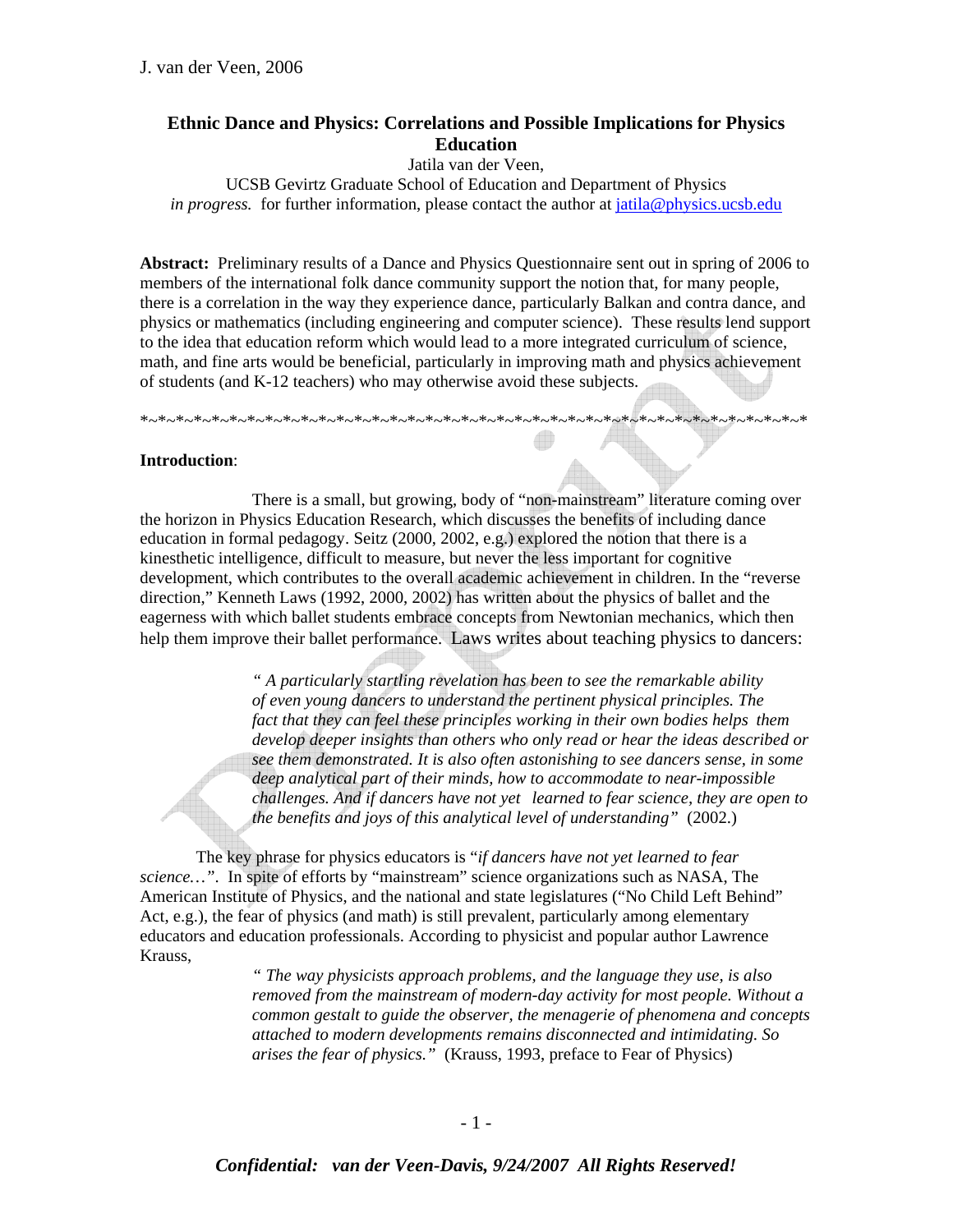In a recent editorial in *Physics Today* (July, 2006) the ability of physicists to "imagine new realities" is correlated with what are traditionally considered non-scientific skills, including those usually associated with fine arts (p. 10). Sheila Tobias (Research Corporation, Tucson, Arizona) commented in another editorial in *Physics Today* that the physics education community needs to seek alternate ways of teaching physics to overcome "*America's lagging production of physics majors"* so as to recognize a talent for physics that is *"differently packaged from the norm"* (August, 2006, p. 10).

 Standards for dance and music exist in grades "K-12" in the National as well as California Educational Frameworks, yet very few public schools have time, resources, or qualified teachers to implement them. According to the California Arts Framework, adopted in 2001 for grades 9 – 12, the section "*Connections and Applications Across Disciplines"* states that students should "*Compare the study and practice of dance techniques to motion, time, and physical principles from scientific disciplines (e.g., muscle and bone identification and usage; awareness of matter, space, time, and energy/force)"* (p. 35).

 European and American educators from the nineteenth and early twentieth centuries advocated for such an integration (John Dewey in the United States and Johann Pestalozzi in Switzerland, for example). Michael D. Higgins, the former Irish Minister for Arts is quoted on one website from the New Zealand Ministry of Education as saying,

 "*Once the arts are restored to a more central role in educational institutions, there could*  be a tremendous unleashing of creative energy in other disciplines too." (http://www.leadinglearning.co.nz)

 While standard public education in most (western) countries is remarkably stratified, arts and sciences rigidly separated, and very little money and attention are actually given to arts education in the public sector, the participation in dance at all levels in American society has continued to increase. On an informal, anecdotal level, it has been noticed that a great many people in the United States who are involved with music and dance on a non-professional but "serious amateur" level are also involved in professional fields that involve math, engineering, or physics. Several studies support these popular observations.

 In 1985, Canadian teacher, researcher, and dance ethnologist Yves Moreau conducted a survey of "recreational" folk dancers in the United States, Western Europe, and Japan in an attempt to understand the interest in Bulgarian music and dance that has been steadily growing outside of the Balkans, since the middle of the twentieth century (Moreau, 1990). Over three hundred people from twenty six states, five Canadian provinces, and twelve countries responded to his survey, and of that population, thirty six percent reported that their professions were in the scientific domain of engineering, mathematics, physics, or computer science.

 Melissa Miller, an American scholar in Balkan and Middle Eastern music and dance, who is also a clinical psychologist in Mountainview, California, did a similar survey of 121 people at the Mendocino Woodlands Balkan Music and Dance Camp in July, 1994. Miller found similar figures to those found by Moreau in Canada: more than 53% of the men and 23% of the women reported professions in science or engineering. She also found a disproportionately large number of campers in education fields, most teaching at the secondary or higher levels. In all, she found 76.5% of the women and 86.7% of the men reported having professions in science, engineering, or education (Miller, 1994).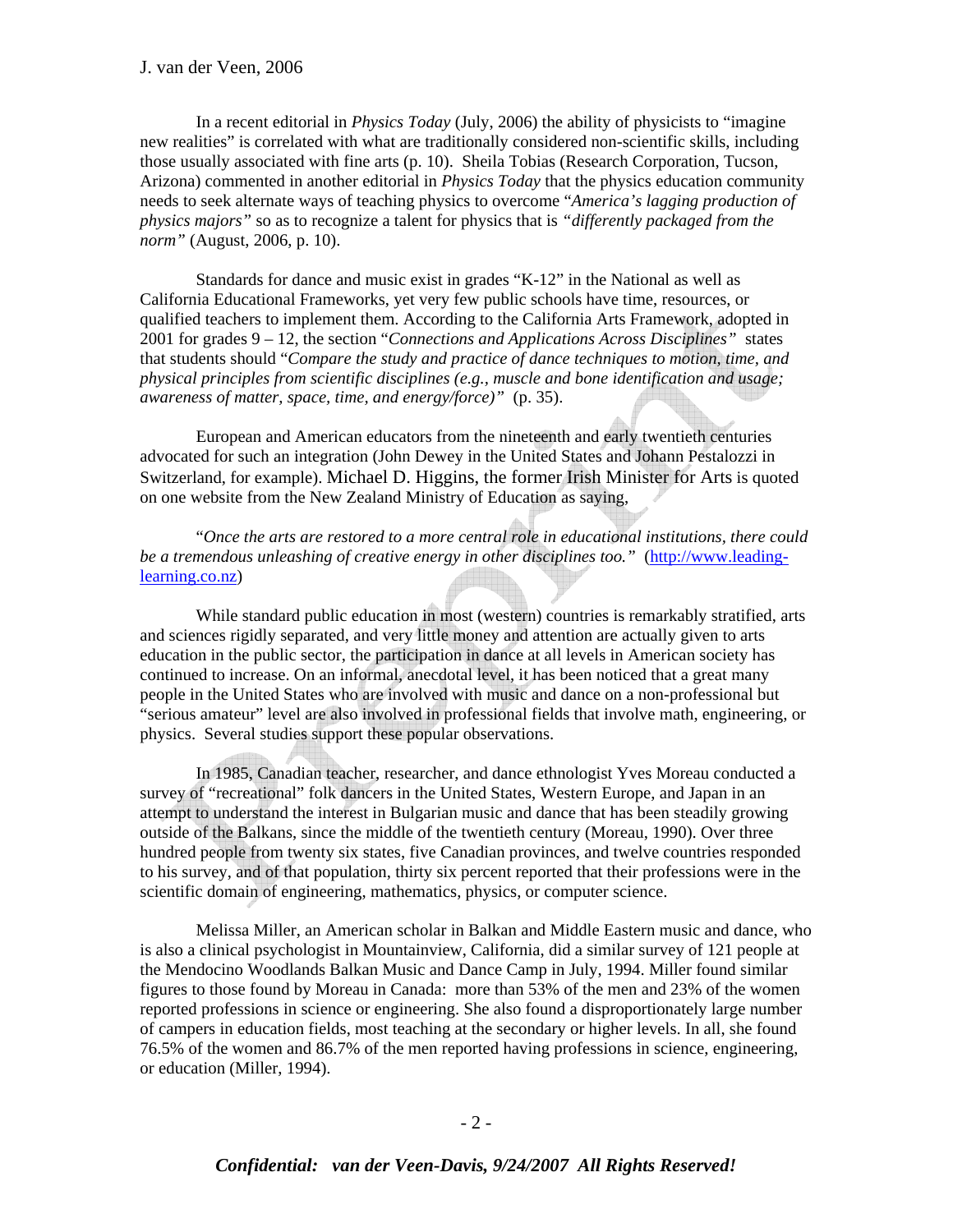At Stanford University, professor of Social and Vintage dance Joan Walton noted that, while 23% of the student population at Stanford was in the School of Engineering, 52% of the students in her Social Dance course had majors in Engineering or related sciences, while 60% of the upper division students who were in the advanced performing ensemble were engineering majors (Walton, 1998). (It is also of interest to note that the director of the "Vintage Dance" ensemble of Stanford University, Richard Powers, an internationally-recognized scholar of western social dance forms, holds a degree in mechanical engineering, and several patents!)

 A study of science students at Harvard University (Nikitina, 2003) revealed that, although dance and math and sciences are taught separately, students' experiences of each discipline are deeply connected. Nikitina, researcher with Project Zero, suggested that a close examination of the of the experiences of students in both performing arts and science courses could provide insights for bridging the gaps between academic areas. Students in her study reported benefits of studying dance that included learning to see math as a creative channel with its own intuitive processes, and doing better in difficult classes such as physics, when academics were balanced with dancing every day.

 It seems quite plausible, then, that the integration of dance and traditional academic instruction in physics and math would be beneficial to a great many students, and should therefore be further investigated. To support this idea, an email survey was sent to three mailing lists of people who maintain an active interest in recreational dance, looking for people who hold careers in physics-related fields. The results of the "Dance and Physics" survey of Spring, 2006, are reported here.

#### **Dance and Physics Survey:**

This study reports the preliminary results of an email survey sent out in Spring, 2006. The survey went to the following lists: Santabarbara-folkdancers@yahoogroups.com; eefc@eefc.org (East European Folk life Center, international mailing list, hosted in northern California); www.balkanfolk.com (International mailing list for Bulgarian folklore, hosted in Sofia, Bulgaria). Rather than sending the survey as an attachment, email was sent out soliciting volunteers who were interested in filling out my survey. Forty six people responded to the email entitled, "Dance and Physics Survey." The names were removed from the surveys as they were received, as were the email addresses, and the responses were saved as "Word" files, each with an identifying number, in the order in which they were received. While these data are not exhaustive, they support the survey results of Moreau (1990), Miller (1994), and Walton (1998), as well as the anecdotal reports of Laws (2000, 2002), that there indeed is a correlation between the learning and experiencing of dance and physical sciences (physics, math, and engineering) for many people, which is more than mere coincidence.

#### **Data:**

**1. Ethnographic distribution**: Two thirds of the people who responded live inside the United States, and are American, of European descent. Eight percent are Bulgarian, living in Bulgaria; four percent are Western European, six percent East European (other than Bulgarian), six percent "Other Balkan" (Turkish and Greek), and one person was from China. A number of people reported their ethnicity as "Jewish," however since this can be arguably considered a religious rather than ethnic category, I have not distinguished between Jewish and non-Jewish Americans of European descent.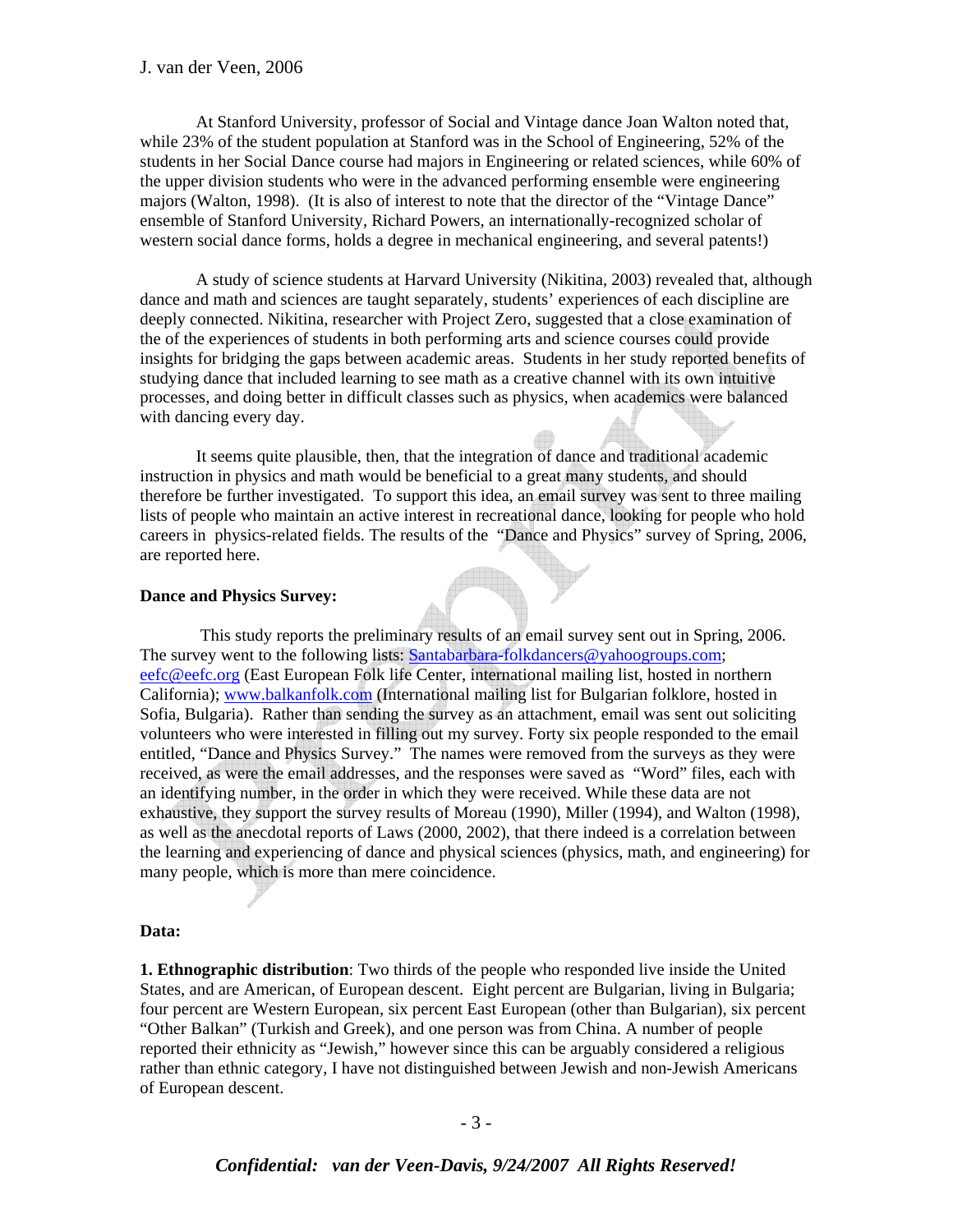

**2. Ages of respondents:** Three quarters (76 %) of the respondents were over 46 years of age, a result which is consistent with the anecdotal observation that there is a shortage of young people who are interested in folk dance in recent years. In Moreau's (1990) survey, which he conducted in 1985, the average age of the respondents was 36. In the present survey, seven out of forty six reported their ages as under 36; of these, only one (in the 26-35 range) is American, of European descent, presently living in the US. Five are Bulgarian, Romanian, or other East European, and one (in the 26-35 category) is Indonesian, living in Jakarta.



- 4 -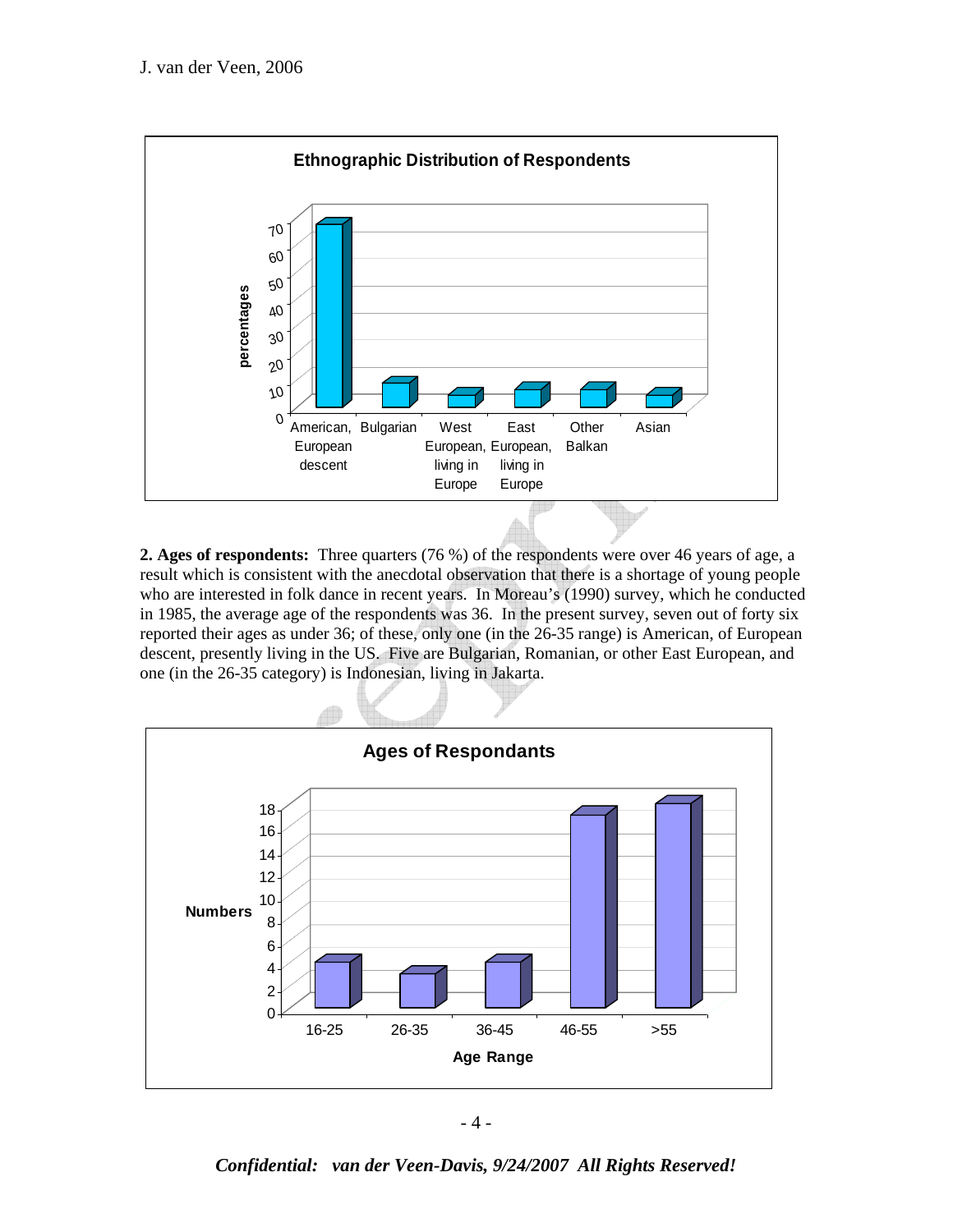**3. Gender of respondents**: More men than women responded to this survey (60.5% : 39.5%, or 1.5:1) . One possible reason is that, since more men than women still participate in physicsrelated fields, and the title of the survey was "Dance and Physics Questionnaire," women may not have been as inclined to respond.



**4. Fields of endeavor**. Nearly 60% of the respondents said their fields are physics, chemistry, engineering, math, or computer science. This includes those who said they are currently retired, and those who are currently students, and those who had multiple fields, such as science and business (as in engineers who ran their own businesses). This figure is somewhat higher than the 36% found by Moreau (1990) in his 1985 survey, perhaps in part due to the difference in gender balance between his survey and the present one: in Moreau's survey 51% of the respondents were female, as opposed to only 39.5% female in this survey.

 Only six of the respondents in the present survey said they work in dance or music as professionals; the rest are recreational dancers, most of whom said they do some performing without pay, and some teaching for recreational groups with little or no pay. Of these six, four are American; one is a dance professor at an American university, and one earns 100% of her income by teaching recreational groups. Two were professional Middle Eastern dancers, both currently enrolled in Ph.D. programs in science-related fields (psychology and physics). The other two are European.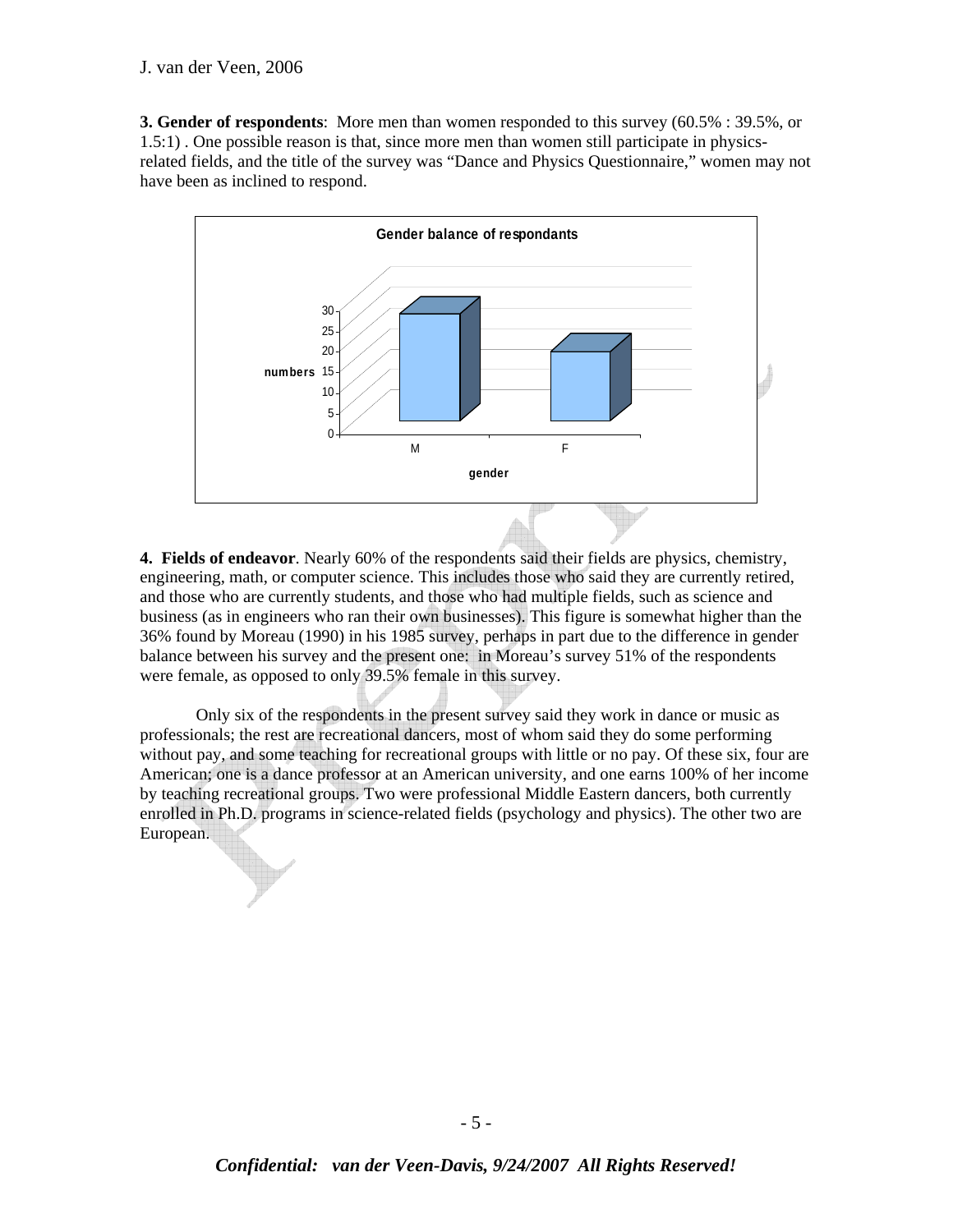



**5. Preferred genres of dance.** Most of the respondents said they practice Balkan or international folk dance. International folk dance (IFD), among American folk dance groups, usually means "mostly" Balkan dance (Bulgarian, Macedonian, Greek, Serbian, Turkish, and Romanian), with "some" Scandinavian, Scottish country dance, and "traditional" Israeli. Some people specified a preference for other-than-Balkan styles. Somewhat less than one fifth said they also do American social forms such as contra dance, ballroom, and swing. A few specified salsa or tango, and one said Flamenco.

**6.. Factors that influenced initial attractions for dance and physics** More than half - 54% of the respondents said that they were inspired to start dancing by friends or family, including friends in college who attended folk dancing, family members who danced, and a need for social activities, while 33% said they were inspired by an inspirational teacher. (The famous American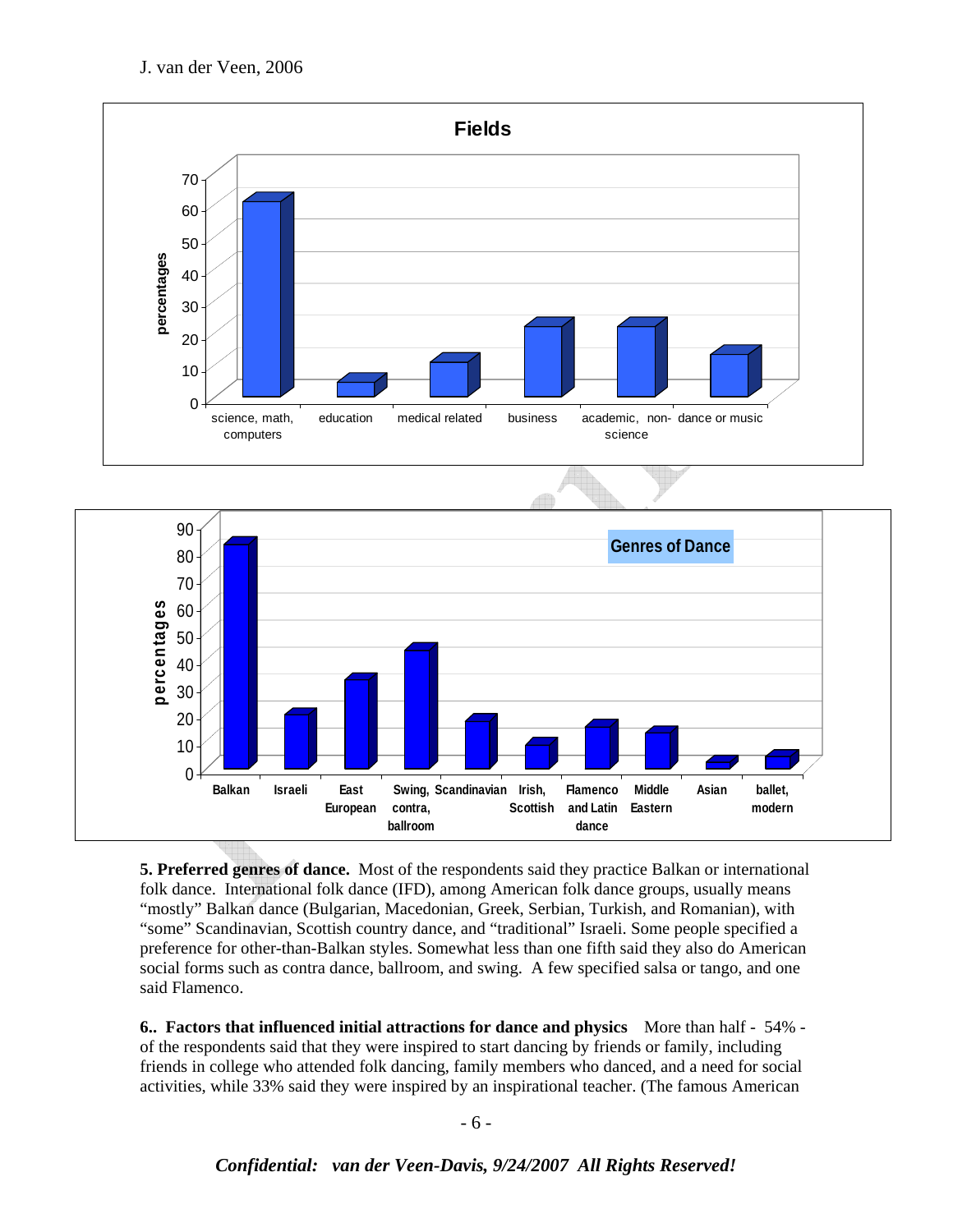folk dance teacher who was most often mentioned was the late Dick Crum.) On the other hand, 48% of the respondents said that their interest in math and physics came from a childhood interest. 15% said they were inspired by friends and family, mostly by parents, uncles, grandparents, and in one case an aunt who was an engineer. Only 8.7% said they were inspired to pursue math/physics by a teacher in school, and 15% by the "practicality of earning a living." In fact, several people alluded to poor teaching in school that caused them to turn away from math or physics, even though they had had an innate interest in the natural world and mathematics as a child. One respondent wrote:

> "*Time, and the enigma of an infinity of infinities started to fascinate me by age 14, but the brutal way math was taught at my school left me with no understanding."*



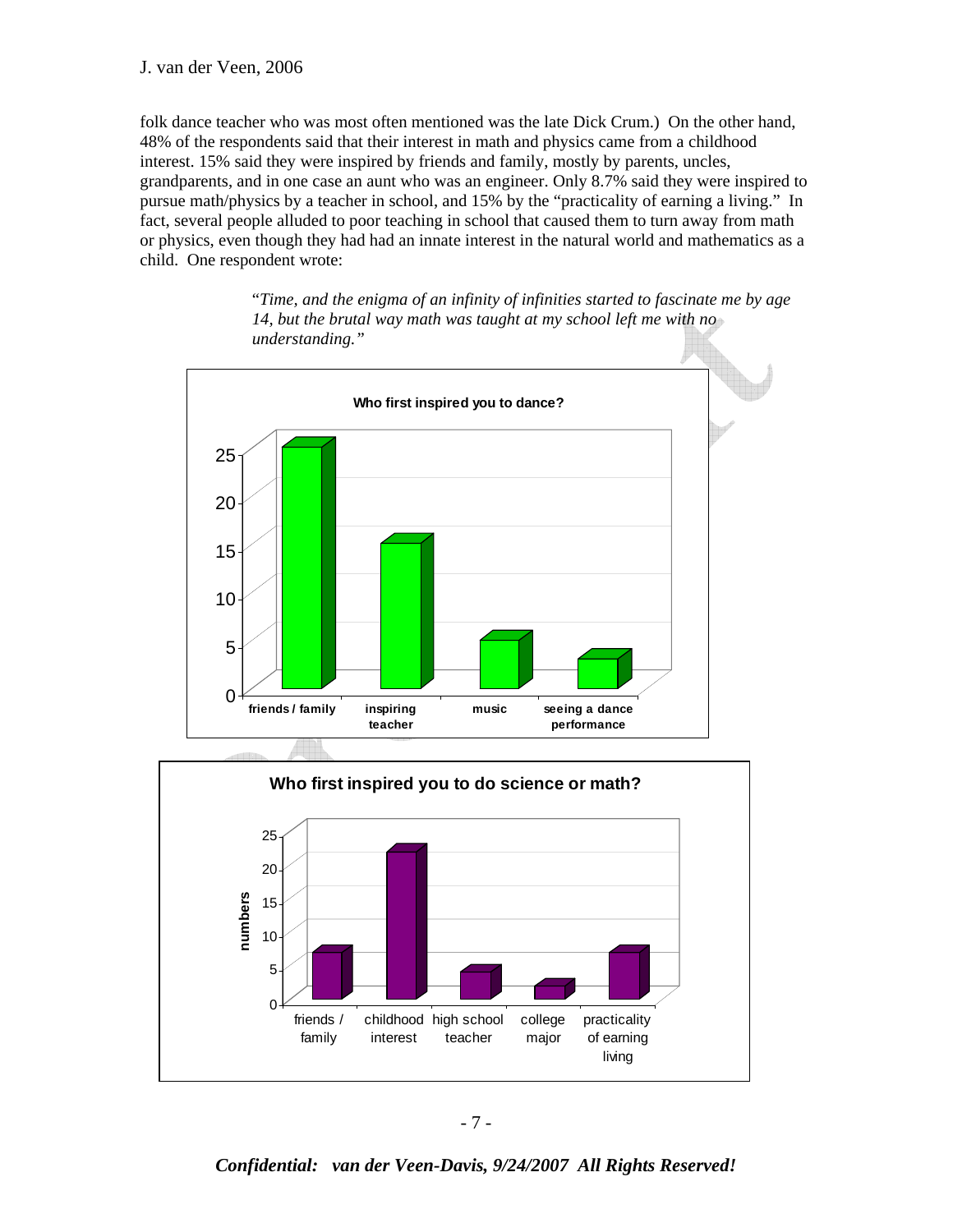#### **7. Age when started dancing:**

 There appear to be two main entry-level age ranges when people started dancing: sometime in elementary school, age 10 and younger, and then in sometime in late high school to early college, between ages 16 and 20.



 When separated into male and female categories, it appears that for both males and females, more people started dancing in elementary school, however men's interest in dance seems to have peaked again at the 16-20 year old range, and again in the 41-45 year old range, (perhaps correlating with a natural interest in cultivating social relationships during key life stages).

 The trend that more women start dancing at a younger age than men suggests that using dance and music to teach physics and math, particularly in the elementary grades, may indeed have a very tangible positive effect on improving the participation of women in math and physics-related fields later in life. Regardless of the respondents' initial reasons for their interest in dance, from their comments (quoted in the next section), it is clear that there is a strong correlation between their interest in patterns, puzzles, and symmetry in math and physics, and their attraction to music and dance, particularly Balkan dance. Indeed, affinity for patterns is one of the most common reasons cited for their attraction to this form of dance and music.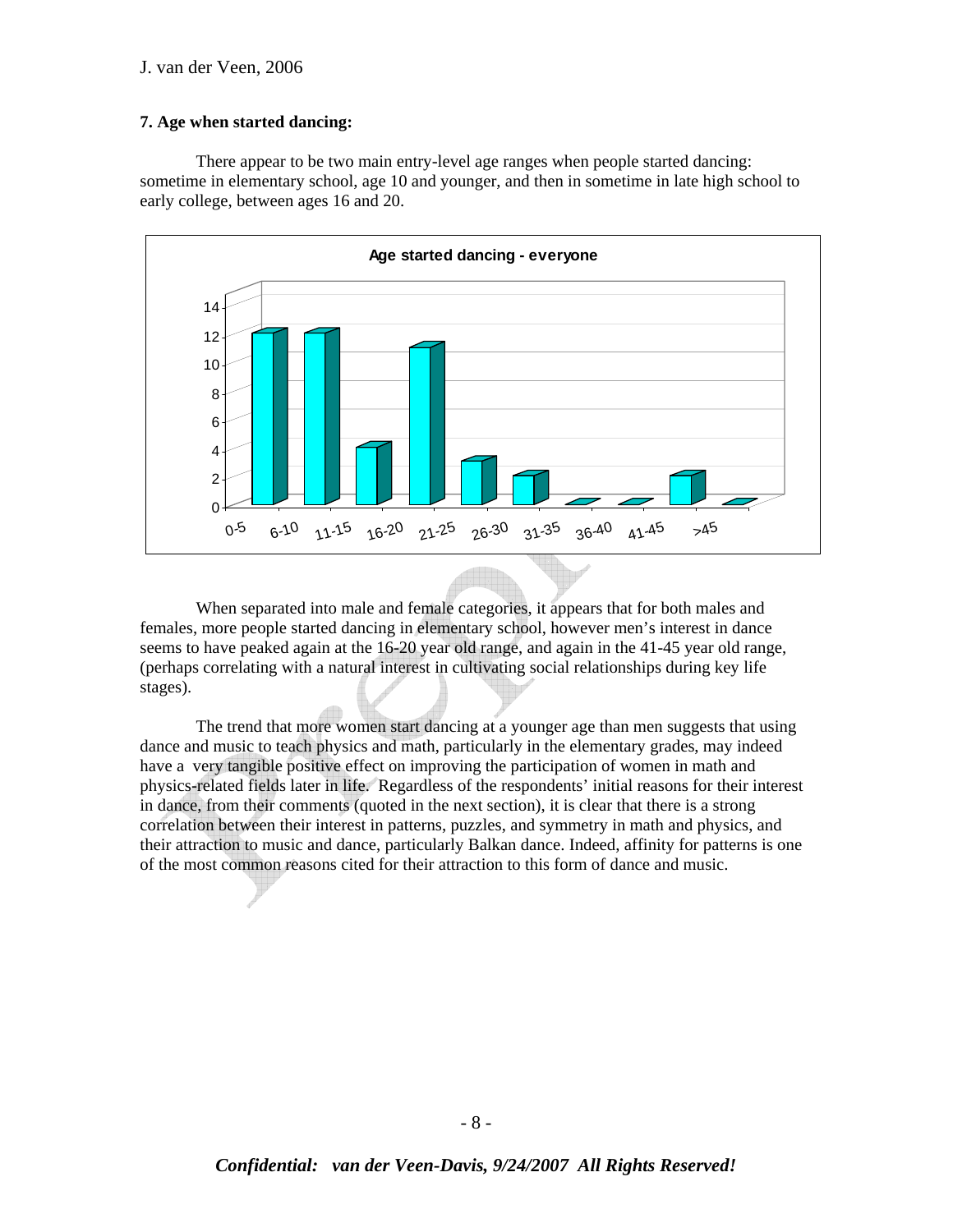

**8. Individual quotes.** The following quotes are excerpted from the responses to two of the questions:

> *19. Are there similarities in how you approach a problem in physics and a choreography in dance? and*

*20. Are there similarities in the way you experience dance and physics or math?* 

 The answers to these appeared very similar; in fact, some respondents said "see my previous answer," hence the responses are reported together. These responses support the hypothesis that there is a correlation between people's experiences in science and dance. In addition, these data also support the results of Mihaly Csikszentmihalyi (1990, 1996, 2001) that the experiences of "doing" math or physics, and dance, can produce a "flow" experience for the individual.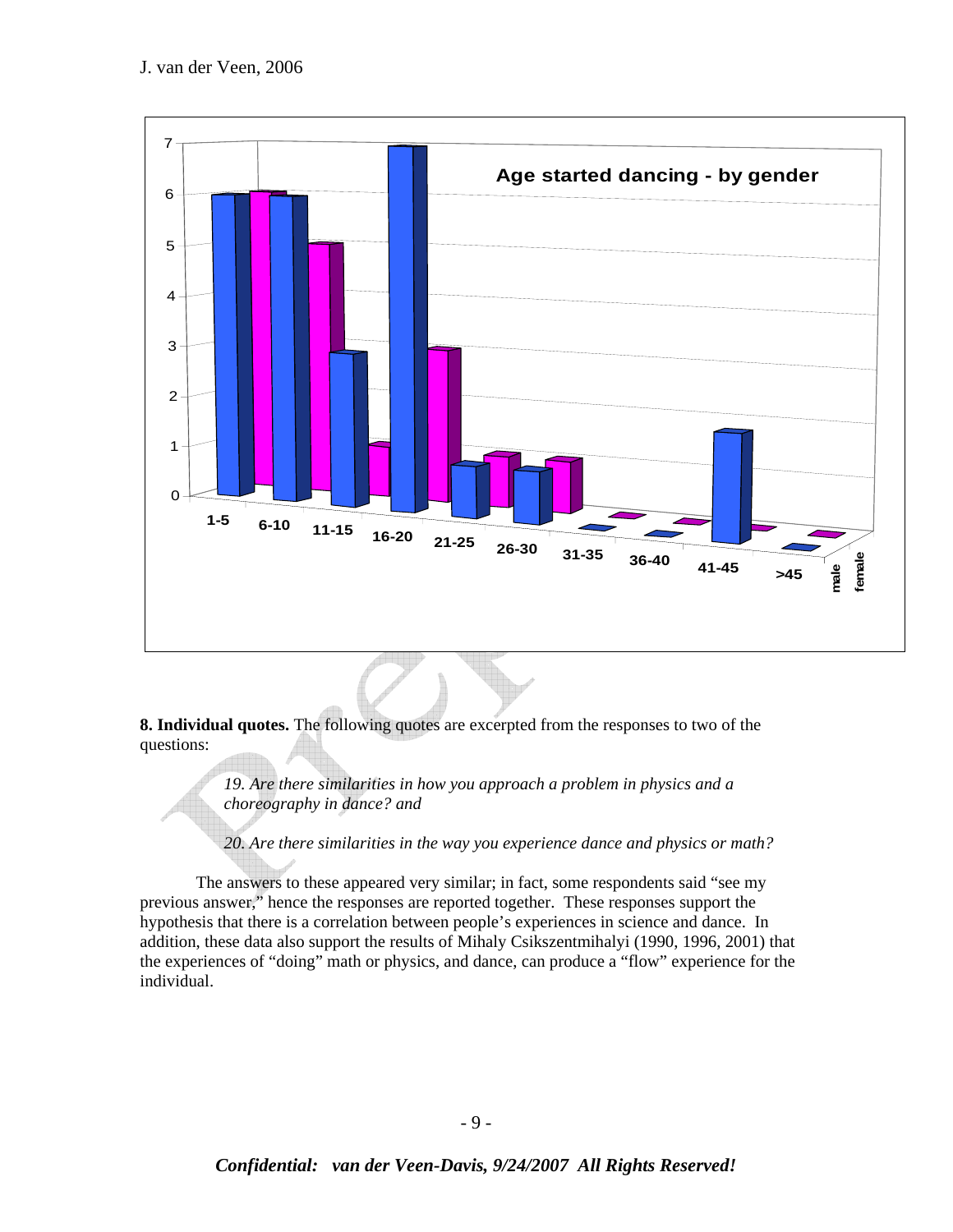### **Summary of responses to the questions:**

### *Are there similarities in how you approach a problem in physics and a choreography in dance? and Are there similarities in the way you experience dance and physics or math?*

- *visualization and imagery*
- *break them down into manageable pieces*
- *experiencing patterns*
- *I become extremely focused on what I am doing, and tend to lose my awareness of the rest of my life.*
- *similarities between dance and language, the language of math*
- *same feeling as solving a problem it is about spatial relationships, the essence of math*
- *approaching a problem in 4 dimensions*
- *dance allows my talent for math to be part of my social life*
- *seeing patterns, hearing rhythms*
- *In addition to thinking visually, I tend to think kinesthetically about engineering problems.*
- *A neat solution to a problem is like a dance that fits the music well.*
- *There is a kind of magic that happens when you put it all together with the music that is similar to a research problem. You break it down into pieces and then the flash of insight comes when you identify new relationships.*
- *There is beautiful symmetry in music, math, physics, and dance. Dance and music in the Balkans is the abstract brought to life, the spirit of the subtle nature of complex rhythms and musical themes manifested in an audio form that gives us an opportunity to move with it and experience it directly. Applied physics in a way.*
- *patterns, of course!*
- *jazz and math; dance is an expression of music, and math expresses physics.*
- *English country dancing would benefit high school math students, as there are wonderful mathematical permutations that would inhabit students' bodies and make math easier.*
- *By temperament I feel I share a lot with the many male folk dancers who prefer to express their creativity within a known and consistent framework. I believe this parallels that large part of the scientific and technical enterprise in which work is based on established and trusted theory.*
- *Patterns and structures are truly fascinating, and both physics and dancing have plenty of that.*
- *a strong sense of connectedness to musical phrases and physical experience of movement, a trance-like nuance which can also happen with applied science and handson problem solving*
- *Symmetry in physics is one property which is very important, and in dancing it has a super importance also.*
- *total immersion; pattern recognition; totally absorbing*
- *commonality of spatial relationships between ballet and science*
- *In Balkan folk dance it is the complex dance sequences and odd beats that are challenging as math/physics problems are.*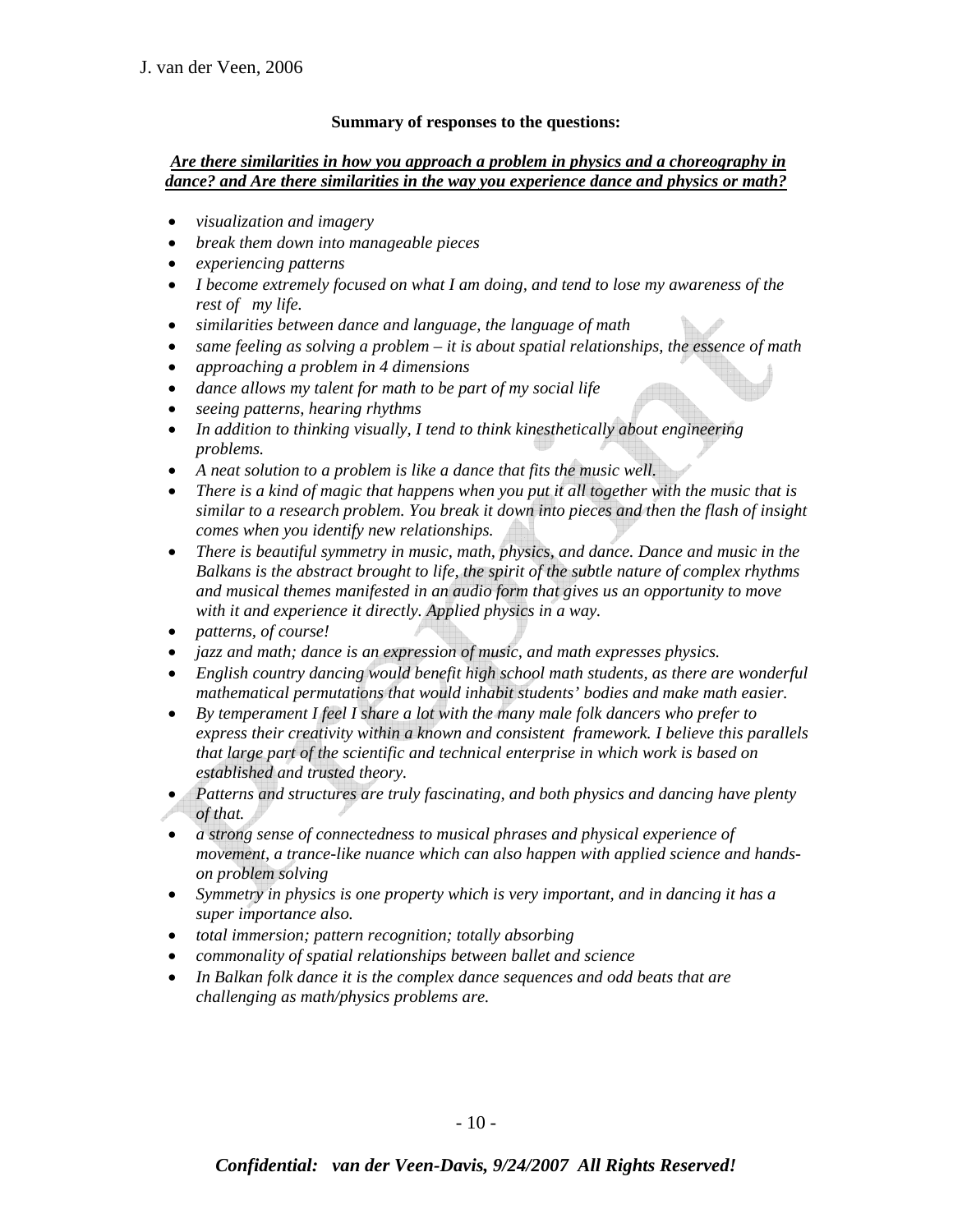#### **Discussion and Analysis.**

 Only five out of 46 people said there was no similarity for them between dance and music on the one hand, and math and physics on the other. All five are in the over-46 age category; four are male, and one is female (>55 category). The one over-55 female who said there is no similarity for her, reported that she began dancing at age 28, currently works teaching Balkan dance to recreational groups, and describes herself as "passionate" about dance. I believe this person is anomalous in the sense that very few people who start dancing when they are nearly 30 actually evolve to the point of earning a living at dance. Thus, this person is exceptional. One male respondent spoke extensively of his attraction for dance as a way of relating to women and experiencing closeness with women in a socially acceptable way. While both men and women may experience this "benefit" as a result of partnered social dance forms, his answers should be discounted as also anomalous, and completely irrelevant to the question at hand. Thus, there are only three older males out of this population, who do both physics or math and dance, who report no connection for them between sciences and arts.

**Balkan dance and Science.** Balkan dance is characterized by interesting patterns in time, marked by the feet, while the spatial pattern is a simple circle, or open circle, line, or if the line is long, it curls into a spiral. The temporal patterns, particularly in Bulgarian and Macedonian dance, are created by the asymmetric rhythms in odd time signatures, such as 5/8, 7/8, 9/8, 11/16, 13/16, 15/16, 18/16, for example, which are broken into patterns of 2 beats and 3 beats. These asymmetric patterns form a rhythmic puzzle which is appealing to people who report an interest in puzzles, patterns, and symmetry.

 Twenty-three people, or nearly half, of the respondents work in a science-related field *and* practice Balkan dance. Fifteen people, or one third, practice Balkan dance but work in a completely non-science field. Five people in science-related fields practice some dance form other than Balkan, and three people practice neither science nor Balkan dance, as displayed in the next graph:



- 11 -

*Confidential: van der Veen-Davis, 9/24/2007 All Rights Reserved!*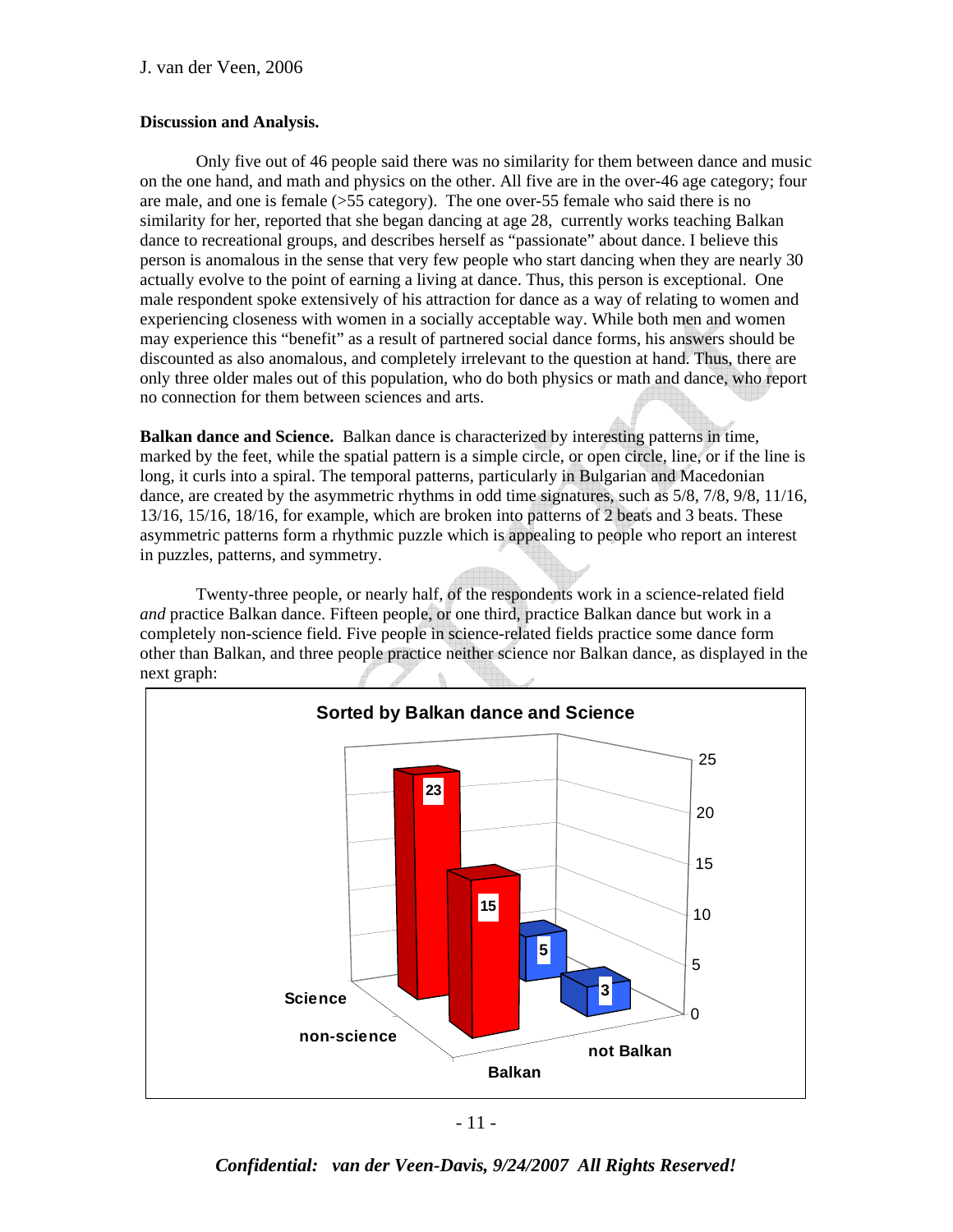| <b>Observed</b> | Science | non-science | totals |
|-----------------|---------|-------------|--------|
| <b>Balkan</b>   | 23      | 15          | 38     |
| not Balkan      | 5       | 3           | 8      |
|                 | 28      | 18          | 46     |

 Among this population, 23/28, or 82% of the people who work in science-related fields also enjoy Balkan dance, and 5/28, or 18% of the people in science-related fields prefer another genre of dance over Balkan. 23/38, or 61% of the people who enjoy Balkan dance work in science-related fields, and 15/38, or 39% of the people who enjoy Balkan dance work in nonscience-related fields. Thus, from this survey, it would appear that people who work in science and math-oriented fields are likely to enjoy Balkan dance, and people who enjoy Balkan dance are likely to work in science-related fields.

 In this sample of 46 adults, regardless of occupation, 38/46, or 83% of the population enjoy Balkan dance, and 17% prefer another genre; regardless of dance preference; 28/46, or 61% of the population works in a science or math-related field, and 39% work in a non-science field. The percentage of people in this survey who work in science related fields is more than twice as high as a general population of professionals in the United States. According to the United States Census Bureau reports for 2000, available on line at http://factfinder.census.gov, among professional adults, 27% work in fields related to science (life and physical), math, architecture, computer science, and engineering, while 73% work in non-science related fields of social and legal services, health care, education, and the arts.

 To understand whether there is a real correlation between people who have professions in math or science-related fields and people who like Balkan dance, let us take the census proportions, and say that in any random sample of professional adults, we can expect 27% to work in science, math, engineering, or computer-related fields, and 73% to have professions in non-science fields. Then we should expect that, out of a random sample of 46 professional people, 12 would be in science or math-related fields and 34 would be in non-science fields. If we adopt a null hypothesis that there is no correlation between an affinity for Balkan dance and science or math, then we can compute the frequencies in our population of 46 dancers whom we

expect to work in science or not as  $\frac{nBalkan \times nScience}{total}$ where  $nBalkan = (38, 8)$  representing

the number of people in the survey who prefer Balkan dance and those who prefer another genre of dance, regardless of their professions, and *nScience* = (12, 34) representing the expected numbers of people in the survey in science-related and non-science-related professions, *if* the people in this survey followed the national averages, according to the U.S. census of the year 2000.

| <b>Expected</b> | <b>Science</b> | non-<br>science |
|-----------------|----------------|-----------------|
|                 | 12             | 34              |
| <b>Balkan</b>   | 10             | 28              |
| not Balkan      | 2              | ิค              |

 Thus, if our population followed the census proportions, then of the 38 who prefer Balkan dance, we would expect 10 to be in science-related fields and 28 to be in non-science fields; of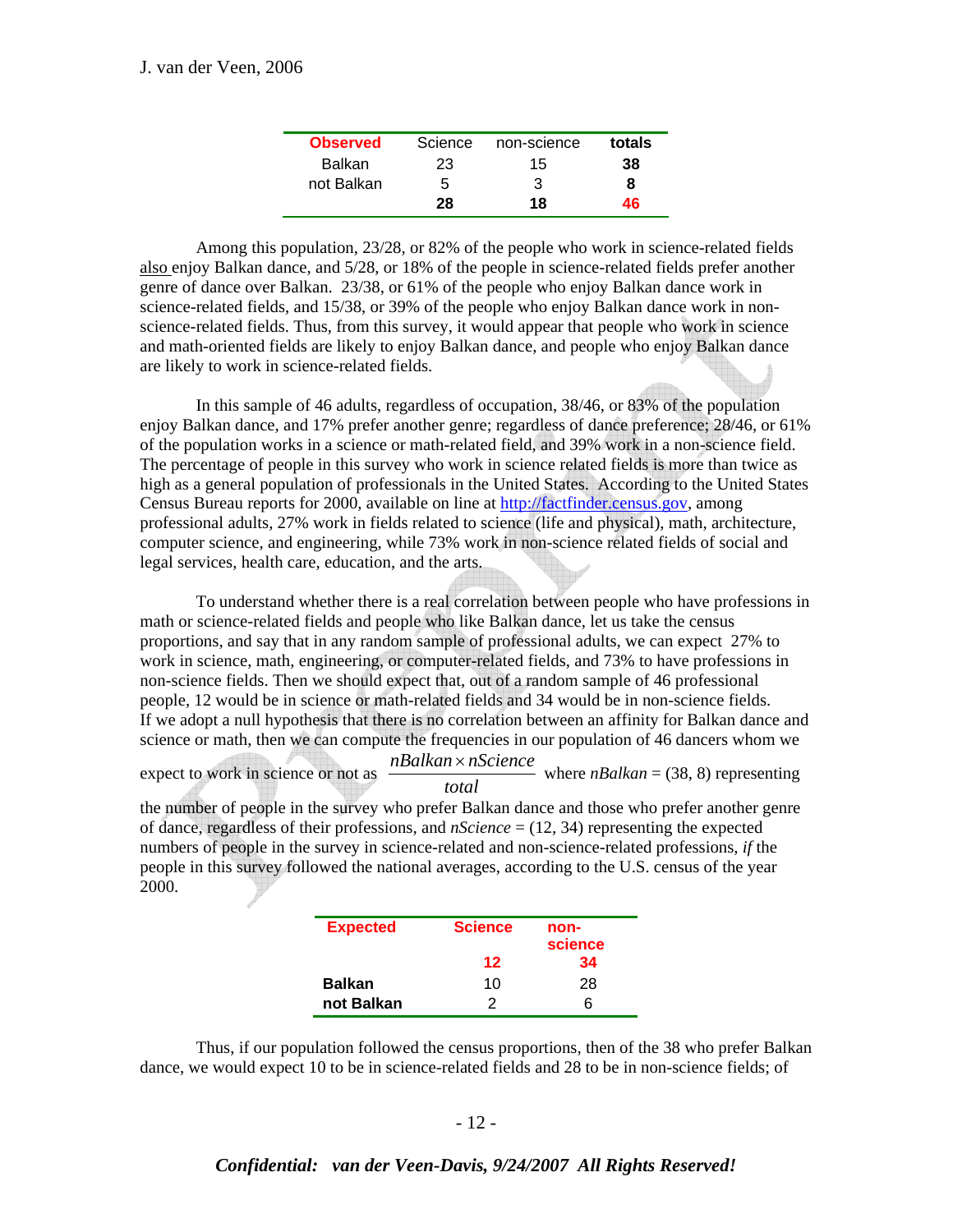| the 8 who prefer other genres, we would expect 2 to be in science-related fields and 6 to be in |  |  |
|-------------------------------------------------------------------------------------------------|--|--|
| non-science fields.                                                                             |  |  |

| <b>Observed</b>      | <b>Science</b> | non-<br>science | <b>Expected</b> | <b>Science</b> | non-<br>science |
|----------------------|----------------|-----------------|-----------------|----------------|-----------------|
| <b>Balkan</b>        | 23             | 15              | <b>Balkan</b>   | 10             | 28              |
| not<br><b>Balkan</b> | 5              | 3               | not Balkan      | 2              | 6               |

If we assume a null hypothesis that there is no correlation between having an aptitude for science and math and having an affinity for Balkan dance, we can compute a  $\chi^2$  statistic:

$$
\chi^2 = \sum \frac{(Observed - Expected)^2}{Expected}
$$

We find that  $\chi^2 = 28.9$ , which is much greater than the critical value of 10.827 for one degree of freedom and  $\alpha = 0.001$ , or the probability of finding such a large  $\chi^2$  is less than 0.001. A look at the individual  $\chi^2$  cells shows that the greatest contribution comes from the Balkan + Science cell:

| chi <sup>^2</sup> | <b>Science</b> | non-science |
|-------------------|----------------|-------------|
| <b>Balkan</b>     | 16.9           | 6.035714286 |
| not               |                |             |
| <b>Balkan</b>     | <u>. 5</u>     |             |

In summary: By choosing the expected numbers of people in science and non-science related professions from the national averages, the assumption is that *any* random sample of 46 people, regardless of recreational activity, should approximately follow the national averages. Therefore, *if* the dancers in this email survey followed the national averages for professionals in sciencerelated and non-science related fields, then we should find approximately the same proportions of science to non-science professionals as the national averages. The  $\chi^2$  statistic should be small. A  $\chi^2$  of 28.9 for 1 degree of freedom  $^1$  tells us that there is less than 0.0001% chance that there is no correlation, or that people with an aptitude for science and math do show an affinity for Balkan dance. (See Appendix A for further explanation.)

 The question is: If people who do well in science report that their participation in Balkan dance is satisfying in ways that are similar to their experiences in math and science, can we as educators use the principles of symmetry and patterns in Balkan music and dance to teach principles of symmetry and patterns, proportional reasoning, and spatial relationships, which are so are important in math and physics, and with which many people have difficulty, *as these principles are traditionally taught in school.* These data, taken in context with other research on bodily-kinesthetic intelligence (Seitz, 2000, e.g.), the reports by Kenneth Laws (2000) on teaching physics to ballet students, and the reports from major universities such as Stanford and Harvard discussed in the introduction, imply that it is possible Particularly useful are music and dance forms that rely heavily on patterns, puzzles, and symmetries, such as Balkan dance.

 $\frac{1}{1}$  df = (# rows -1)(# columns -1) = (2-1)(2-1) = 1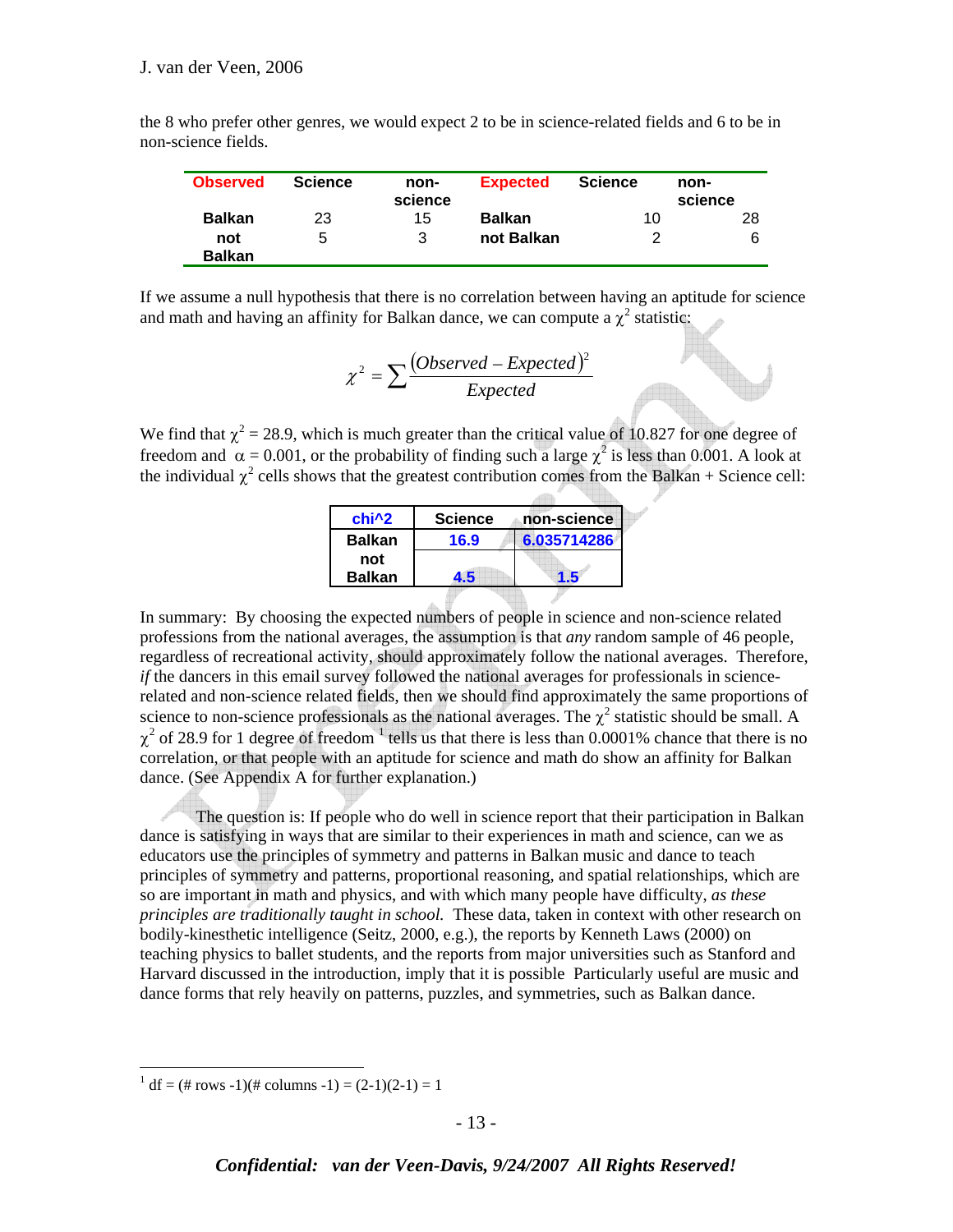**Contra dance, Balkan dance, and science.** A number of people commented on the pleasing aspects of symmetry in patterns of contra dance and math. Contra dance, while being based rhythmically on a very simple 4/4 time signature, is based on intricate circular patterns in space that are accomplished by two long, gender-balanced lines of dancers, of equal length, weaving in and out in various permutations, always returning "home" at the end of each pattern. There is a pronounced adherence to principles of symmetry and balance in the contra dance form, and it is a highly structured framework which leaves only a little room for individual improvisation. The vast majority of people in this survey enjoy either Balkan, or contra dance, or both.

 A separation of the sample population into categories of Balkan, contra dance, and science, showed that the greatest number of people prefer Balkan only or Balkan and contra dance, together. For ease in counting, I wrote a small program in Visual Basic to sort and count the occurrences of 1's and 0's, and sort according to the three categories "Balkan," "contra," and "science." The counts for each category are displayed in Table 1, and displayed in the following graph. For example: "0-0-0" indicates that a person is not in a science-related field, and prefers a genre of dance that does not include either Balkan or contra; "1-1-1" indicates a person in a science-related field who enjoys both Balkan and contra dance.

| no Balkan, no | no Balkan. | no Balkan.  | Balkan, no     | Balkan.      | Balkan, no | Balkan,     |
|---------------|------------|-------------|----------------|--------------|------------|-------------|
| contra, non-  | no contra, | contra.     | contra, non-   | contra, non- | contra.    | contra.     |
| Science       | Science    | Science     | <b>Science</b> | Science      | Science    | Science     |
| $0 - 0 - 0$   | 0-0-1      | $0 - 1 - 1$ | $-0-0$         | $1 - 1 - 0$  | 1-0-1      | $1 - 1 - 1$ |
|               |            |             | 8              |              | 13         |             |
|               |            |             |                |              |            |             |



- 14 -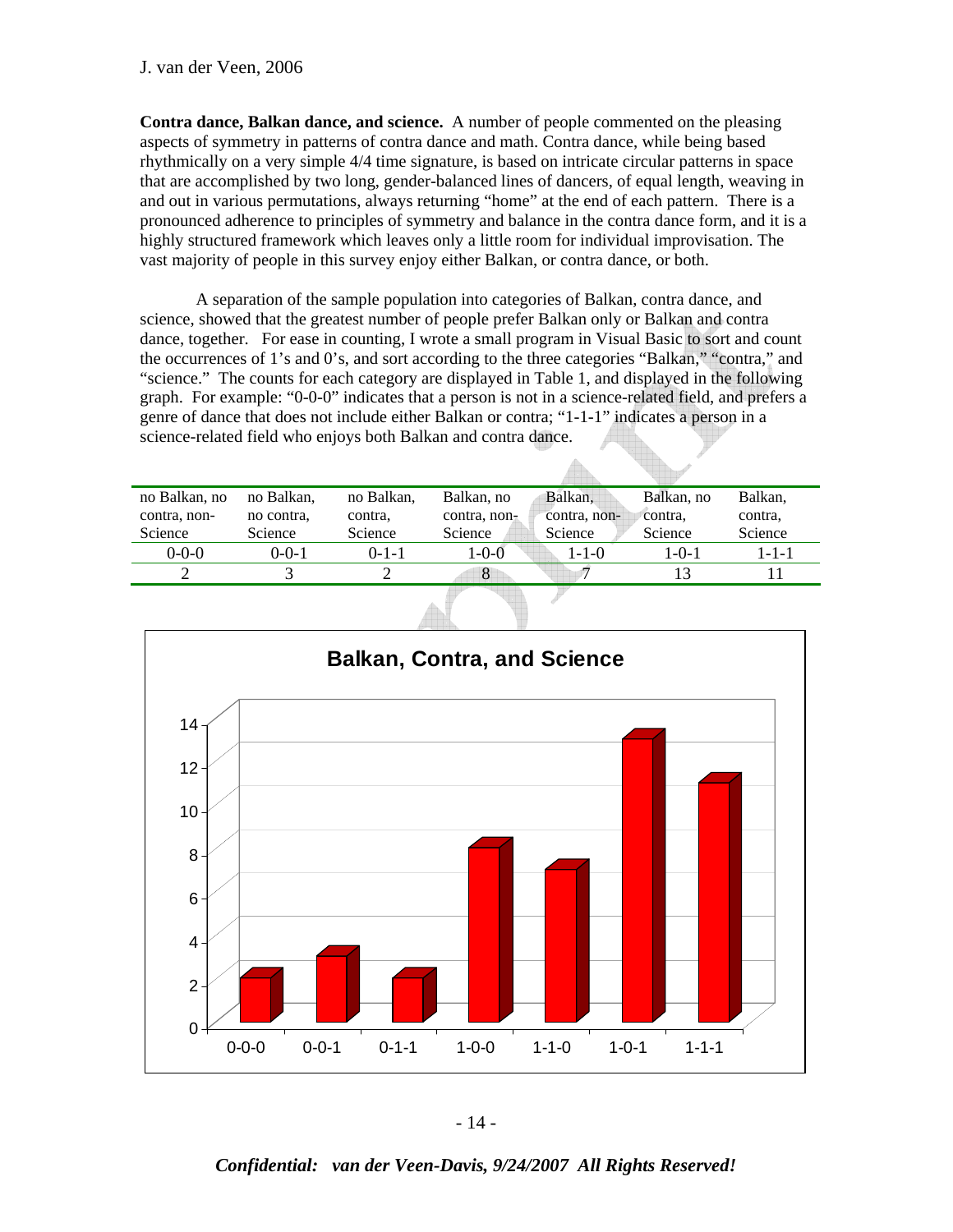Taken together, the correlation between people with professions in math or science related fields and an affinity for either Balkan or contra dance, or both, is even stronger than for Balkan alone. Of the 28 people in this survey who work in science or math-related professions, 26 enjoy Balkan AND/OR contra dance.

| <b>Observed</b>          | <b>Science</b> | non-<br>science | totals |
|--------------------------|----------------|-----------------|--------|
| Balkan +/or contra       | 26             | 15              | 41     |
| <b>Balkan nor contra</b> | 2              | З               | 5      |
| totals                   | 28             | 18              | 46     |
|                          |                |                 |        |

 Again, using the same population frequencies from the 2000 census of 27% sciencerelated and 73% non-science related professions, we can compute the expected occurrence in a random sample of 46 people who enjoy Balkan and/or contra dance who work in science or mathrelated professions:  $\Box$ 

| <b>Expected</b>          |    | <b>Census Sci.</b> | <b>Census non-sci</b> |
|--------------------------|----|--------------------|-----------------------|
|                          |    | 12                 | 34                    |
| Balkan +/or contra       | 41 | 10.69565217        | 30.30434783           |
| <b>Balkan nor contra</b> | 5  | 1.304347826        | 3.695652174           |
|                          |    |                    |                       |

 Then, by comparing the computed expected frequencies of science or math professionals among a random sample of 46 people who enjoy Balkan and/or contra dance, with the actual frequency found in this sample,  $\frac{1}{16}$ 

| <b>Expected</b>          | Sci. | non-sci | <b>Observed</b>   | <b>Science</b> | non-<br>science |
|--------------------------|------|---------|-------------------|----------------|-----------------|
|                          |      |         | Balkan +/or       |                |                 |
| Balkan +/or contra       | 44   | 30      | contra            | 26             | 15              |
|                          |      |         | <b>Balkan nor</b> |                |                 |
| <b>Balkan nor contra</b> |      | 4       | contra            |                |                 |

we can again compute a  $\chi^2$  :

|                              | <b>Science</b> | non-<br>science |
|------------------------------|----------------|-----------------|
| Balkan &/or contra 20.454545 |                | 7.5             |
| not Balkan nor               |                | 0.25            |
| contra                       |                |                 |

and we find a total  $\chi^2$  statistic of 29.2. By the same reasoning as in the previous section, it seems that there is indeed a correlation between people who have an aptitude for science and math and an affinity for Balkan and contra dance, which rely heavily on symmetries and patterns in time and space.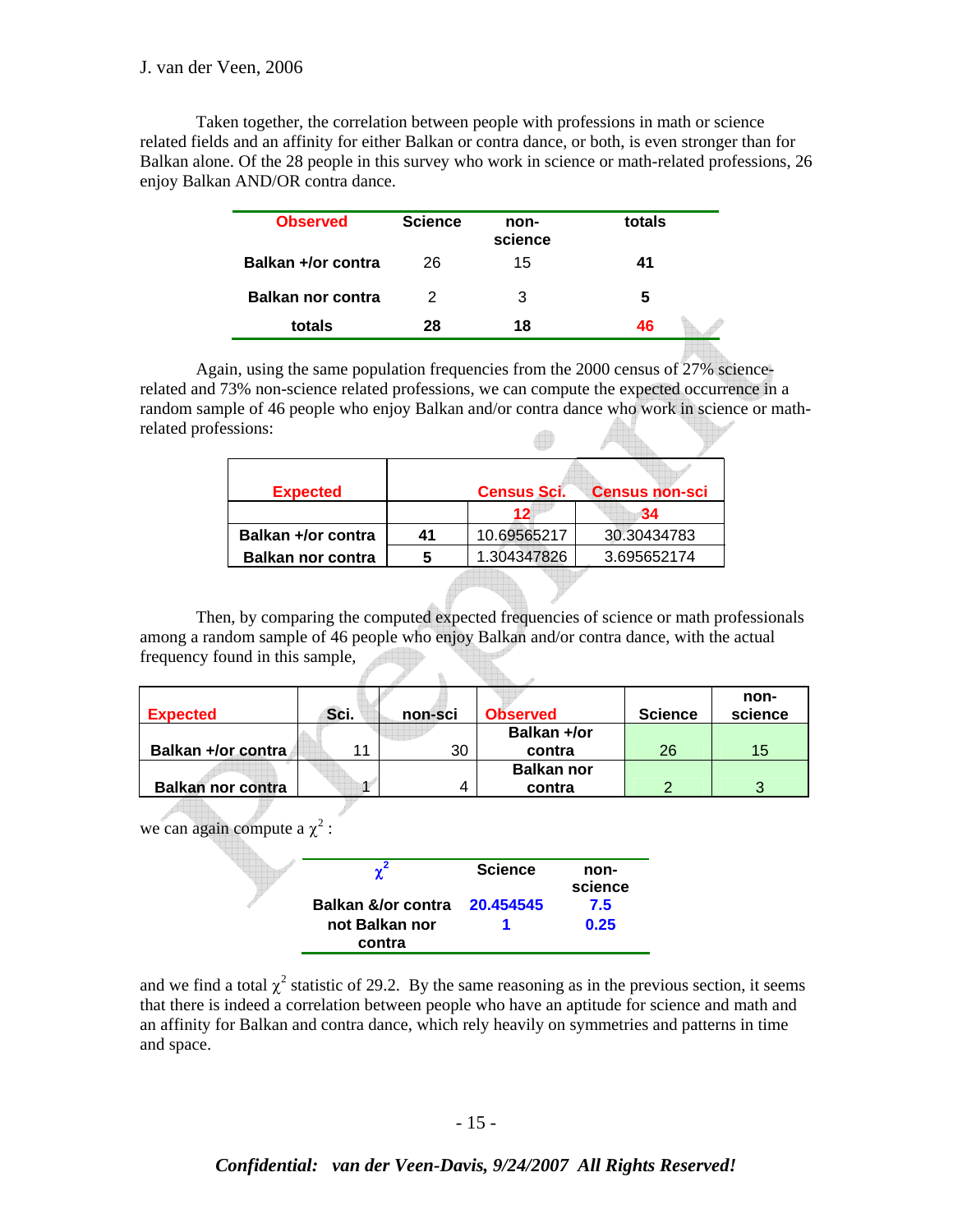**Implications for education.** The trends that emerge from these data support the results of previous studies, indicating that indeed there is a strong correlation between a preference for logical thinking that is manifest in physics, mathematics, engineering, and computer science and an enjoyment of music and dance. As this sample, as well as the other studies referenced here, sampled mostly Euro-American western people, the genres of dance and music mentioned were Balkan dance and music, contra dance and social dance, and ballet. There is no reason to believe that Balkan and contra dance are necessarily the *only* genres through which principles of math and physics can be taught. These genres can be expected to "work" for the people of the cultures in which these forms are indigenous. There is every reason to believe that the dance and music of any culture can be utilized to introduce concepts from math and physics effectively. For example: Middle Eastern, Afro-Brazilian and West African music and dance, as well as Flamenco music and dance, are quite popular in California among a wide variety of people. The rhythmic structure of much of the music from the Arab world and former Ottoman Empire shares much in common with Balkan music; African dance relies heavily on principles of kinematics and dynamics, and Flamenco utilizes intricate rhythmic patterns.

 Dance and music exist in every culture, and offer natural channels to understand symmetries, patterns, in a natural, intuitive, and bodily-kinesthetic way. Thus it seems logical to test whether educators can utilize people's natural attractions for music and dance to make math and physics accessible to a wider population of students. In addition to classical Newtonian kinematics and dynamics, which are typically addressed through curricula which involve the physics of sports, principles of symmetry and spacetime can be addressed through music and dance, which relate to many topics in classical as well as modern physics, in addition to classical Newtonian kinematics and dynamics.

 This correlation between science, math, and dance may be especially important in reducing the "gender gap" in physics, since it is observed that more girls start dancing at a young age (when more boys are getting interested in science). Thus, these data suggest that, by developing a broader "learning bandwidth" for comprehending the logic of math and physics through aesthetic channels of music and dance, it may be possible to engage girls' interest in the sciences at a young age. Curriculum development and testing should definitely be pursued in this regard.

 Perhaps the greatest benefit of an integrated physics and fine arts curriculum will be found not simply by utilizing dance directly to teach principles of physics, but in the environment of creativity and imagination that such an integration affords. In a recent editorial in *Physics Today* (July, 2006, p. 10) the ability of physicists to "imagine new realities" is correlated with what are traditionally considered non-scientific skills, including those usually associated with fine arts, such as playing, imagining, pattern forming, and harmonizing. Especially now, in the light of the new developments in eleven dimensional String Theory and the overwhelming evidence for dark energy with "negative gravity" – concepts that go beyond General Relativity and Quantum Mechanics of the  $20<sup>th</sup>$  century – the importance of creativity in physics is gaining recognition. Sheila Tobias (Research Corporation, Tucson, Arizona) commented in another editorial in *Physics Today* that the physics education community needs to seek alternate ways of teaching physics to overcome "*America's lagging production of physics majors"* so as to recognize a talent for physics that is *"differently packaged from the norm"* (August, 2006, p. 10).

 The implication of this study for educators, then, is to help students develop an early interest in the "languages" of music and dance, and to recognize patterns and symmetry in the world around them, which will then help them access the "world" and "language" of math and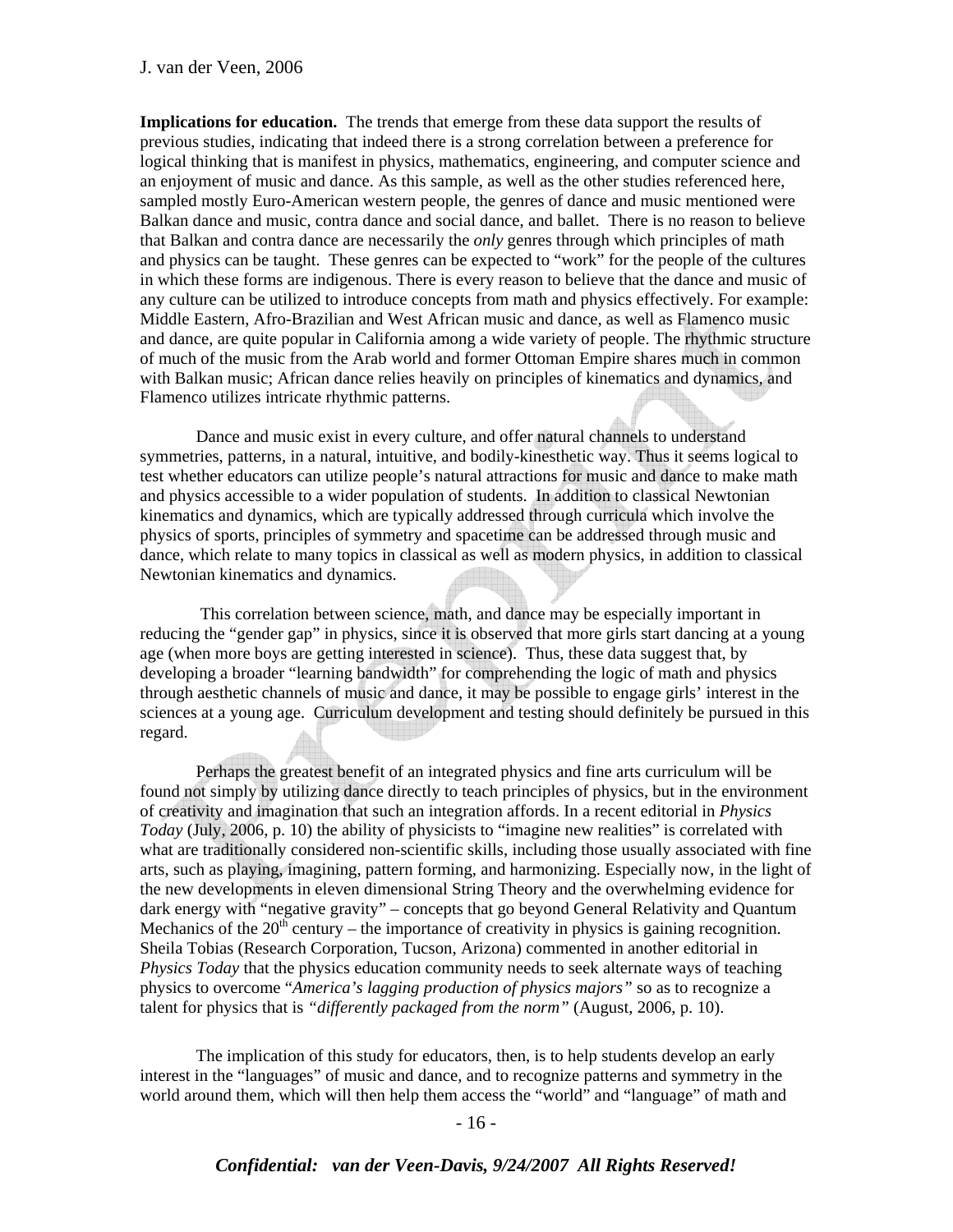physics. Teachers can then tap into this natural human affinity for patterns and symmetry, to introduce math and physics though the channels of music and dance, in a less threatening, more naturally familiar, environment.

 This study supports work that has already been written on the value of dance in academic education (Seitz, 2000, 2002), the use of physics to teach ballet (Laws, 2002), and the benefits of using music to teach math in middle school (Bamberger and DiSessa, 2003). Case studies of exceptionally creative people have highlighted the similarities in the creative process for famous artists and scientists (Wallace and Gruber, 1989; John-Steiner, 1997, e.g.), however there is still a need for a formal study in the "average" classroom to demonstrate that these similarities are indeed widespread, the norm rather than the exception, and ought to be encouraged for more effective education. The strong correlations that have emerged from this preliminary study indicate that testing of integrated physics and fine arts curricula is warranted.

 A larger population will be interviewed and surveyed, including recreational dancers from a wider variety of dance genres, college students in physics and dance, and elementary school teachers and teacher trainees. A revised introductory physics curriculum that is based on symmetry and the conservation laws is being developed, which lends itself more naturally to an integrated approach of physics and fine arts than the current "fragmented" curriculum. Modules on physical dimensions, the nature of spacetime, motion, patterns in math and music, numbers in nature, and dynamics of dance are being written, which will be tested with students at the University of California, Santa Barbara, during the winter of 2007.

 In conclusion, it is important to note that the cultural imperative of expressing oneself through the folklore of one's culture, as well as the importance of learning and appreciating other cultures, can best be satisfied by integrating dance and music into an academic environment (Reed, 1998). Thus, there is an even more profound benefit from integrating dance into traditional academics than simply improving science and math education, that relates to all areas of humanities, as well as teacher preparation. Possible fields of study include:

- the cultural significance of dance as discourse;
- dance and the co-construction of gender identities;
- correlations between dance and colonialism and cultural hegemony;
- dance and political expression / repression

 Socrates is reported to have said that one is not truly educated until one has learned to dance. Perhaps it is time we take his words to heart!

 *The ethnographic portions of this work are being supported by a grant from the Gevirtz Graduate School of Education, University of California at Santa Barbara. The curriculum development is being supported by a grant from the National Aeronautics and Space Administration and European Space Agency, as part of the Planck Explorer Mission's Education and Public Outreach directorate.* 

### **References:**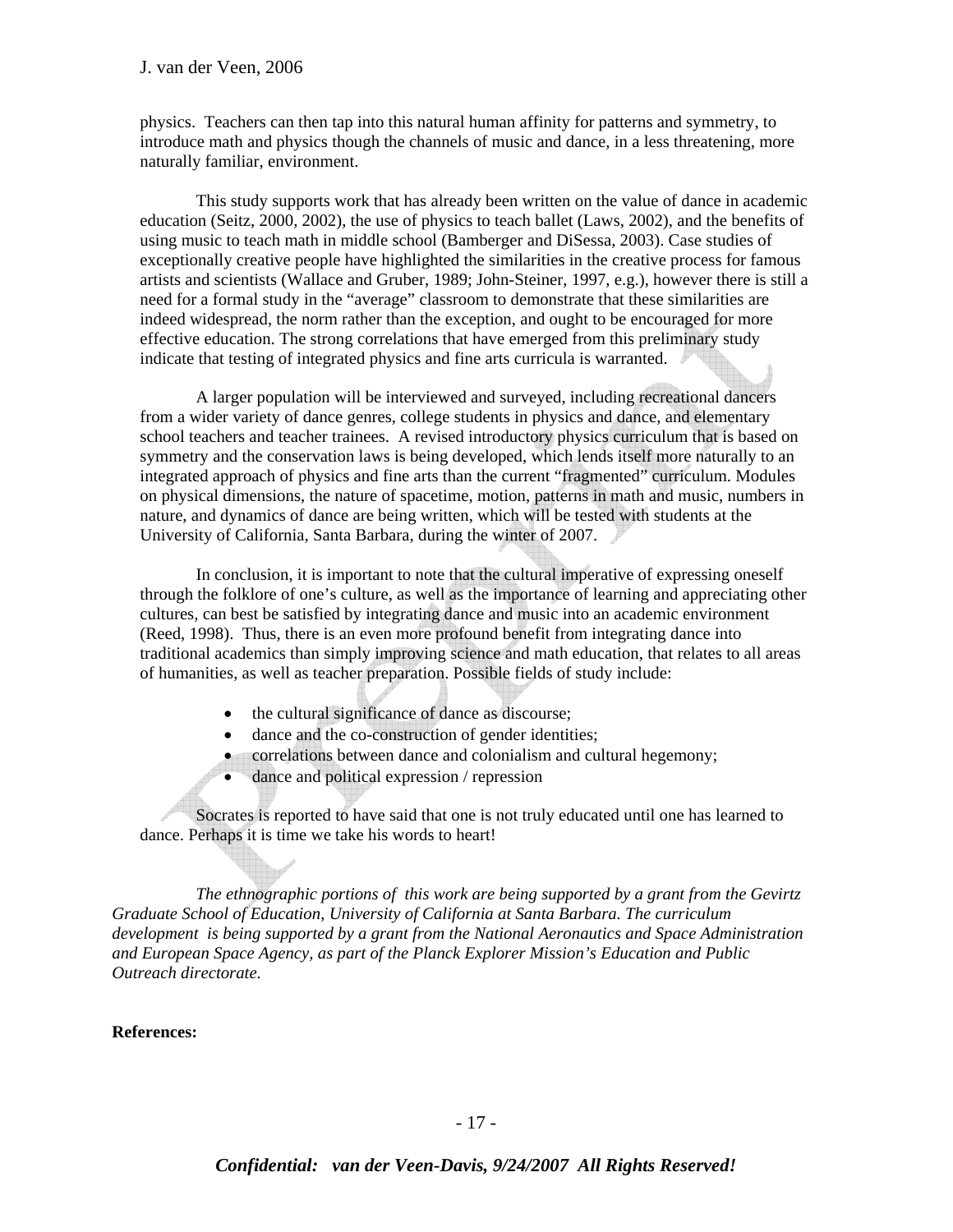Bamberger, J. and DiSessa, A. (2003) Music as Embodied Mathematics: A Study of a Mutually Informing Affinity, *International Journal of Computers for Mathematical Learning,* **8:** pp. 123–160, Kluwer Academic Publishers: Netherlands, 2003.

Csikszentmihalyi, M. (1990; 2001) *Flow: The Psychology of Optimal Experience*. Quality Paperback: New York

Csikszentmihalyi, M. (1996) *Creativity: Flow and the Psychology of Discovery and Invention.* Harper Perennial: New York

John – Steiner, V. (1997) *Notebooks of the Mind: Explorations of Thinking*, revised edition. Oxford Univ. Press: New York.

Krauss, Lawrence M. (1993) Fear of Physics: A Guide for the Perplexed, 206 p., Basic Books, New York.

Laws, Kenneth (2002). *Physics and the Art of Dance*, Oxford Univ. Press, 236 p.

Miller, M. (1994) Who are these people, and why do they dance? A survey of attendees at Mendocino Music and Dance Camp, June, 1994 (unpublished).

Moreau, Y. (1990) Observations on the recent widespread adoption and adaptation of Bulgarian folk music and dance in North America and elsewhere, *Proceedings of the First Conference on Ethnomusicology in Canada, May 13-15, 1988.* Institute for Canadian Music, 1990.

Nikitina, S. (2003) Movement Class as an Integrative Experience: Academic, Cognitive, and Social Effects, *Journal of Aesthetic Education* , 37(1), Spring 2003, pp. 54-63.

Reed, S. (1998). The politics and poetics of dance, *Annual Reviews of Anthropology, 1998;27:503-32.*

Seitz, J. (2000) The bodily basis of thought. *New Ideas in Psychology 18 (2000) 23-40.* Elsevier Science, Ltd.

Seitz, J. (2002) Mind, Dance, and Pedagogy, *Journal of Aesthetic Education,* **36** (4), Winter, 2002, pp. 37-42.

Tobias, S. (2006) Letter to Editor*, Physics Today*, 59(7), July 2006, p. 10.

Wallace, D. B. and Gruber, H. E. (eds.) (1989). *Creative People at Work,* Oxford University Press : New York, London, 300 p.

Walton, J. (1998). Engineering and Social Dance: The balance and intersection of intelligences between engineering and social dance, posted at www.stanford.edu/group/dance/vintage/resources.

**Appendix A: Calculation of probability for** χ**<sup>2</sup>**

- 18 -